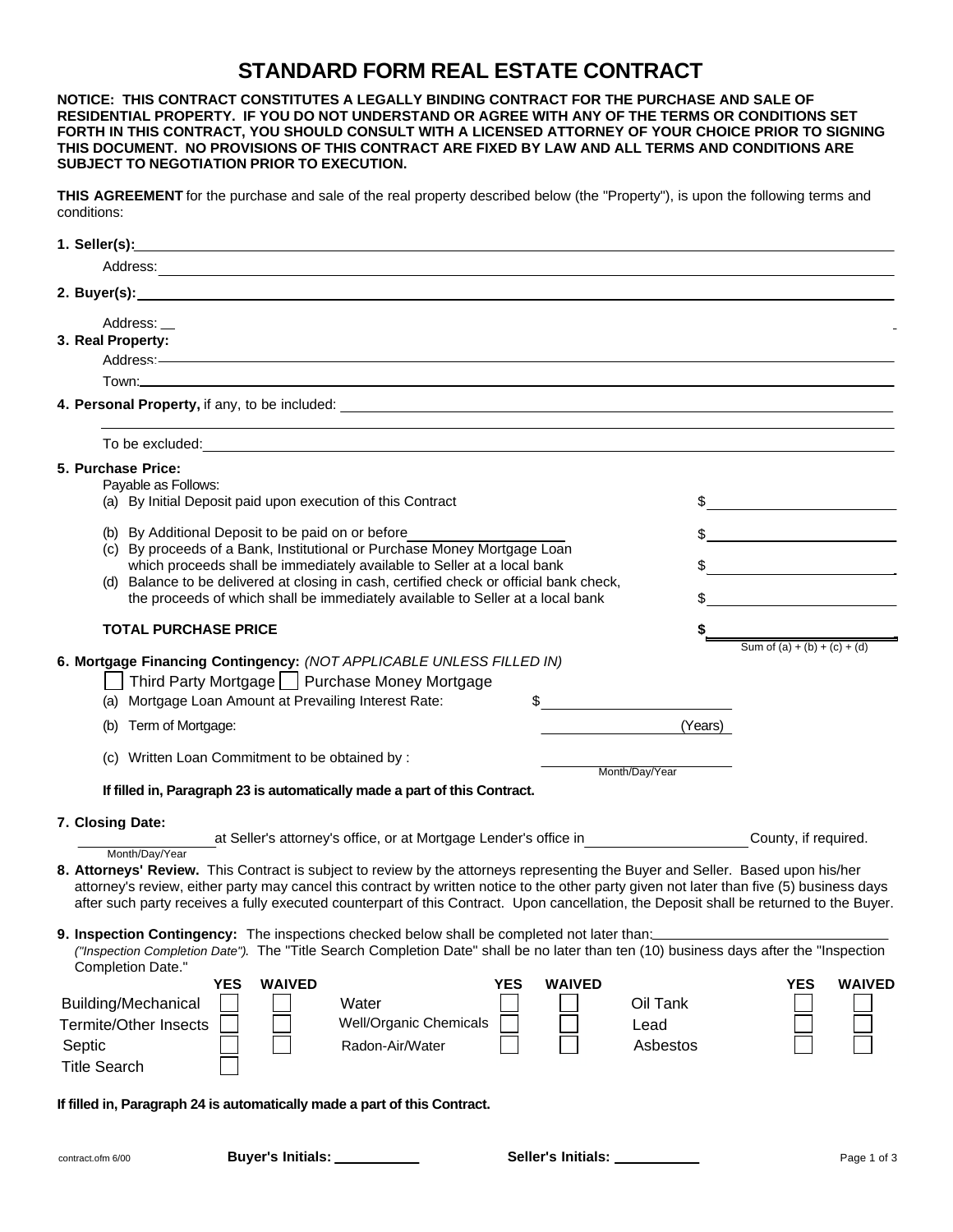- **10. Residential Condition Report:** Buyer acknowledges receipt of Seller's Residential Condition Report (copy attached) Seller shall credit Buyer at closing with \$300.00, if Seller fails to furnish a written Residential Condition Report as required by Sections 20-327 b-e, of the Connecticut General Statutes, inclusive. Buyer's Initials
- **11. Lead Disclosure:** Buyer acknowledges receipt of a Lead Information Booklet and Disclosure and Acknowledgement Form re: Lead Based Paint as required by Federal EPA HUD Disclosure Regulations (copy attached) .

Buyer's Initials<br>**"STATEMENT RE: LEAD BASED PAINT.** The parties acknowledge that dwelling units constructed prior to 1978 are likely to contain lead-based paint which could create a health hazard. In the event the Property which is the subject of this Agreement consists of or contains a residential unit built before 1978, the parties agree that a precondition to the validity of this Agreement is that each party has received, reviewed, signed and annexed hereto a completed Disclosure and Acknowledgment Form re: Lead-Based Paint as required by federal EPA/HUD disclosure regulations."

- **12. Possession and Occupancy, Acceptance of Deed:** The Buyer shall have exclusive possession and occupancy of the Property in a broom clean condition on the Closing Date. Delivery and acceptance of the Deed shall constitute full compliance by the Seller with the terms of this Contract except for any warranties contained in the Deed and other obligations specifically set forth in this Contract to be performed after the delivery of the Deed or which survive delivery of the Deed.
- **13. Additional Paragraphs:** Unless crossed out, the following Paragraphs 16 through 29 are hereby made a part of this Contract.
- **14. Additional Terms:**
- **15. Riders Attached:**
- **16. Warranty Deed, Marketable Title:** (a) Seller shall convey to Buyer good and marketable fee simple title to the Property by Connecticut form Warranty Deed, (or Fiduciary Deed if Seller is a fiduciary) (the "Deed"), free and clear of all encumbrances except the following permitted encumbrances, so long as the permitted encumbrances do not prohibit the residential use of the Property or otherwise render title to the Property unmarketable (i) any and all provisions of any ordinance, municipal regulation or public or private law; (ii) restrictive covenants and easements of record; (iii) any facts which an accurate survey or physical inspection of the Property would reveal; (iv) taxes and municipal assessments due and payable after the Closing. (b) If the Seller is unable to convey title conforming to the requirements of (a) above, then the Seller shall be allowed to postpone the Closing for up to the earlier of thirty days or the expiration date of the Buyer's mortgage loan commitment ("Postponement Period") within which to cure the title defects. If, at the expiration of the Postponement Period, the Seller is still unable to convey title conforming to (a) above, Buyer may, by written notice to the Seller, reject such defective title, whereupon the Seller shall remit to the Buyer the Deposit together with any expenses incurred by Buyer for title examination (not to exceed \$250) and this Contract shall be terminated. The marketability of title shall be determined in accordance with the Standards of Title of the Connecticut Bar Association. (c) The Property shall be conveyed free of any violations of any governmental rules, regulations or limitations or private restrictive covenants or easements. In the event Seller cannot deliver the Property to the Buyer at Closing, free of violations as aforesaid, Buyer may, by written notice, by certified mail, facsimile or hand delivery to the Seller, or Seller's Attorney, terminate this Contract because of such violations, whereupon Seller shall return to the Buyer the Deposit together with any expenses incurred by the Buyer for title examination (not to exceed \$250.00).
- **17. Condition of Premises:** (a) The Buyer represents that he has inspected the Property, is satisfied with the physical condition thereof and agrees to accept the Property in its present condition, "as is", subject to reasonable wear and tear to the Closing Date. The Buyer represents that neither Seller nor any representative of the Seller has made any representation or warranty as to the Property on which Buyer has relied in entering into this Contract except as expressly set forth in this Contract. The Seller agrees to deliver the Property to the Buyer on the Closing Date in substantially the same condition as exists on the date of this Contract, reasonable wear and tear excepted, and the Buyer agrees to accept the Property in such condition subject to satisfaction of the Inspection Contingency; (b) The grounds shall be maintained by the Seller until the Closing Date including lawn mowing, leaf raking and snow and ice removal from walks and driveways; (c) Seller shall remove all personal property not included in the sale and shall deliver to the Buyer all keys available to the Seller; (d) The Buyer shall have the right to inspect the Property prior to the Closing at a time mutually agreed upon to confirm that the condition of the Property conforms to the requirements of this Contract.
- **18. Risk of Loss, Damage:** The risk of loss or damage by fire or other casualty to the Property until the Closing Date is assumed by the Seller. In the event of loss or damage occurring prior to the delivery of the Deed, Seller shall repair and restore the Property prior to the Closing Date, or, may delay the closing at his option for up to the earlier of thirty (30) days from the date of such loss or damage or the date Buyer's mortgage loan commitment expires ("Delay Period") in order to complete restoration or repairs. If at the expiration of the Delay Period the Seller has failed to repair or restore the Property to its condition prior to the loss or damage, the Buyer shall have the option of: (a) Terminating this Contract, in which event the Deposit together with any amounts actually expended by the Buyer for the examination of title (not to exceed \$250.00) shall be remitted to the Buyer and thereupon the parties shall have no further rights and obligations under this Contract; or (b) Closing title by accepting the Deed conveying the Property in accordance with all of the other provisions of this Contract and receiving the benefit of any insurance policies or funds paid or recoverable on account of such loss or damage, less any sums actually expended by the Seller for restoration or repairs. The Seller shall not be responsible for loss or damage to trees or other plantings due to natural causes provided such loss or damages does not exceed \$250.
- **19. Escrow of Deposit:** The Initial Deposit and Additional Deposit (collectively the "Deposit") shall be paid not later than the date(s) specified in Paragraph 5. Seller's attorney, as escrow agent, shall hold the Deposit in a non-interest bearing account until Closing or prior termination of this Contract. The Deposit shall be paid to the Seller at Closing. In the event of termination prior to Closing, the escrow agent shall (a) retain the Deposit in escrow until directed to disburse the Deposit by mutual agreement of the parties or by court order; or (b) commence an interpleader action and pay the Deposit into court whereupon the escrow agent shall be relieved of all further obligation. In the event that the Additional Deposit is not paid when due, Seller may give written notice of such failure to Buyer by certified mail, facsimile or hand delivery and if such Additional Deposit is not paid within five (5) days thereafter, this Contract shall be deemed terminated for Buyer's default and the Initial Deposit shall be delivered to and retained by the Seller as liquidated damages, and thereupon, the parties shall be relieved of all further liability hereunder except as otherwise specifically set forth herein. The escrow agent shall not be liable for any error of judgment, or for any act performed or omitted in good faith, or for any mistake of law.